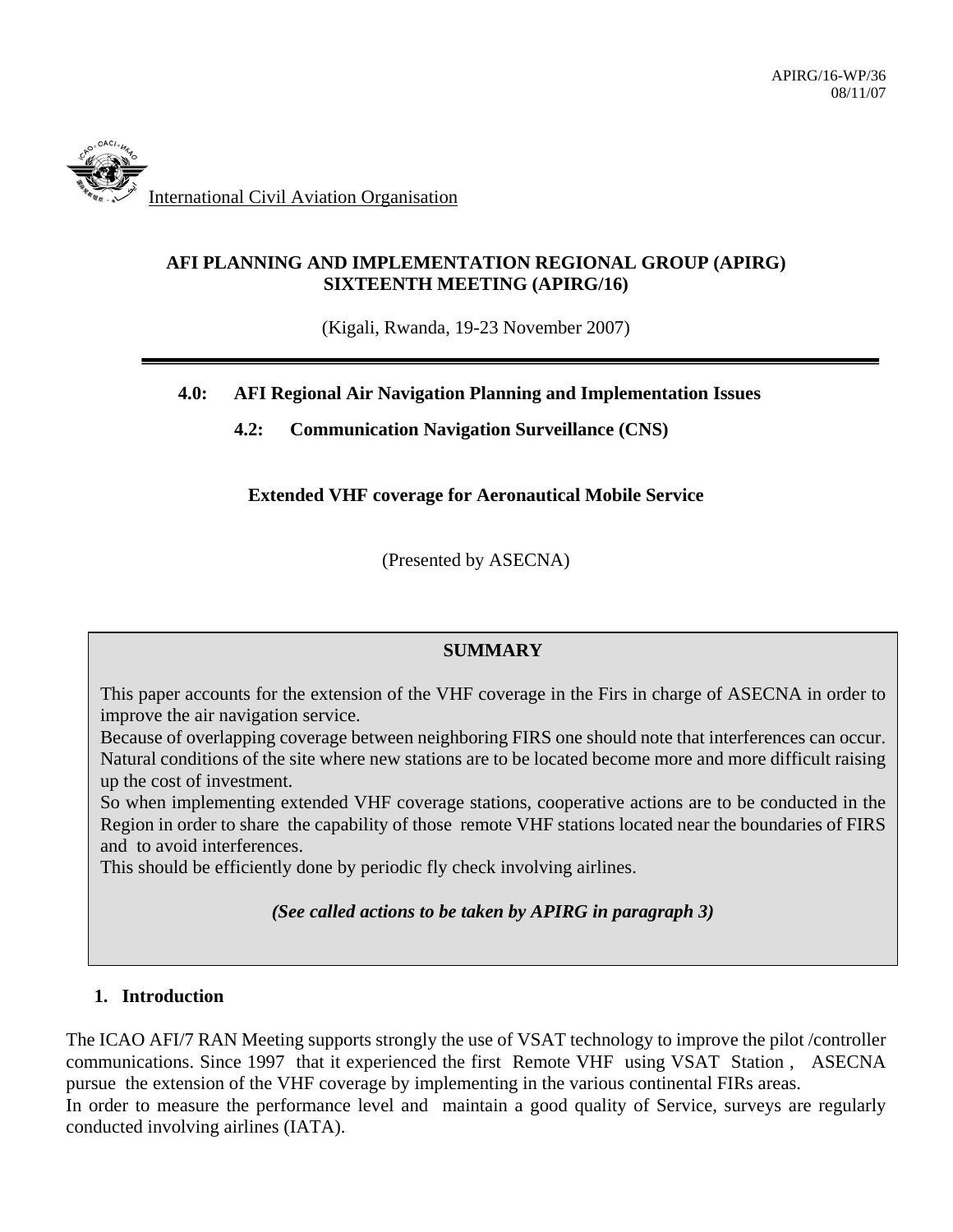The reliability of the VHF coverage implemented requires statistical measures in order to evaluate the Quality of Service (QoS) offered to the Users. The establishment of availability will be a good tool to follow-up the VHF coverage.

# **2. Discussion**

# **2.1 Status of implementation**

Since 1997, ASECNA decided to extend the VHF coverage of its airspace in order to improve the quality of air Aeronautical Mobile service (AMS) for navigation service, by implementing VHF remote stations in the whole continental FIRs. Today, twenty eight (28) remote stations are implemented as shown in figure 2 in appendix. This number is to be increased after the implementation of the planed new VHF stations.

# **2.2 Monitoring the extended VHF coverage**

# **2.2.1 Objective of the survey:**

- Testing implemented VHF remote stations range
- Diagnosing deficiencies of VHF Coverage
- Improving and extending VHF Coverage

# **2.2.2 Methodology:**

- Putting the disposal of the controllers of a survey form (in annex), to report the quality of the communications according to the flight level , the hour of flight and the reports positions
- The quality of the communication is measured by the clarity and the strength of the signal received on a scale of zero to five.
- Sorting of the data according to the clarity of the receipt
- Pointing of the results on the card of the FIR.

# **2.2.3 Results**

**2.2.4**

- Excellent range of the remote VHF stations;
- Noticeable improvement in quality of communications, in line with increased availability of VHF;
- Locating of the portions inadequately covered in each FIR;
- Improvement actions included in the current investment plan in order to solve the deficiencies;
- HF is still the only means available in some portions of the FIR (particularly in oceanic area) in the meantime appropriate sites to cover these portions are found;
- The climatic and safety conditions related to some remote VHF stations sites impact on the availability of the service.

# **2.3 Improvement of the AMS**

New way points are to be covered in the on going project after the coordinating yearly technical panel between ASECNBA and the users (IATA).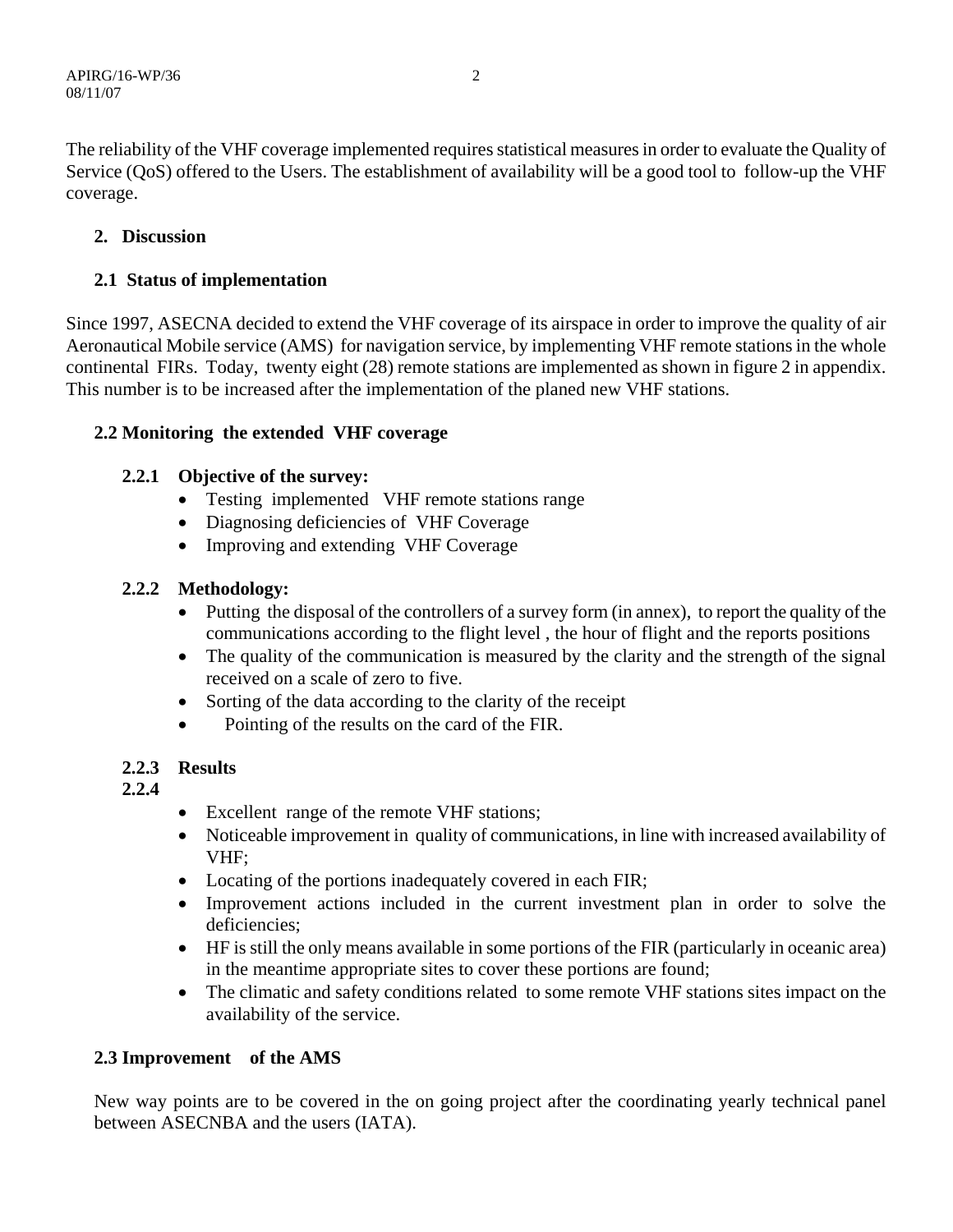| <b>FIR</b>         | <b>SITE or WAY POINT</b>                                                        | <b>COVERAGE IMPROVMENT</b>                       |
|--------------------|---------------------------------------------------------------------------------|--------------------------------------------------|
| ANTANANARIVO       | MAEVA, KOBAR (<br><b>TROMLIN</b> )                                              | East of the FIR                                  |
| <b>BRAZZAVILLE</b> | SAO TOME, BANGUI                                                                | West and East                                    |
| <b>DAKAR</b>       | POVAS, SENOX, ERMIT                                                             | North East, centre East and south East<br>of FIR |
| <b>NIAMEY</b>      | MOPTI, TOBUK, RAMIN, ERKEL,<br>KIRMI EREBO, IKTAV, ENDOK<br>BIDOM, INAMA, EPUSA | Centre North and North East of the<br><b>FIR</b> |
| <b>NDJAMENA</b>    | GARIN, TONBA, TUMO,<br><b>ABECHE</b>                                            | North East and centre East                       |

Some of these points to be covered are located near the boundary a of Firs and the related equipments implementation should take the benefit of cooperative actions between ANSP.

One may note that the extended VHF coverage needs a deep survey of AMS VHF frequencies spectrum to avoid interferences.

### **3. Conclusion**

3.1 The meeting is invited to:

- take note of the information above and to encourage all COM centers to conduct surveys concerning the availability of VHF coverage;
- recommend cooperation in the Region to improve VHF coverage *notably by sharing VHF coverage at the border of the FIRs*;
- recommend to conduct a *deep survey of AMS VHF frequencies spectrum to avoid interferences between neighboring space.*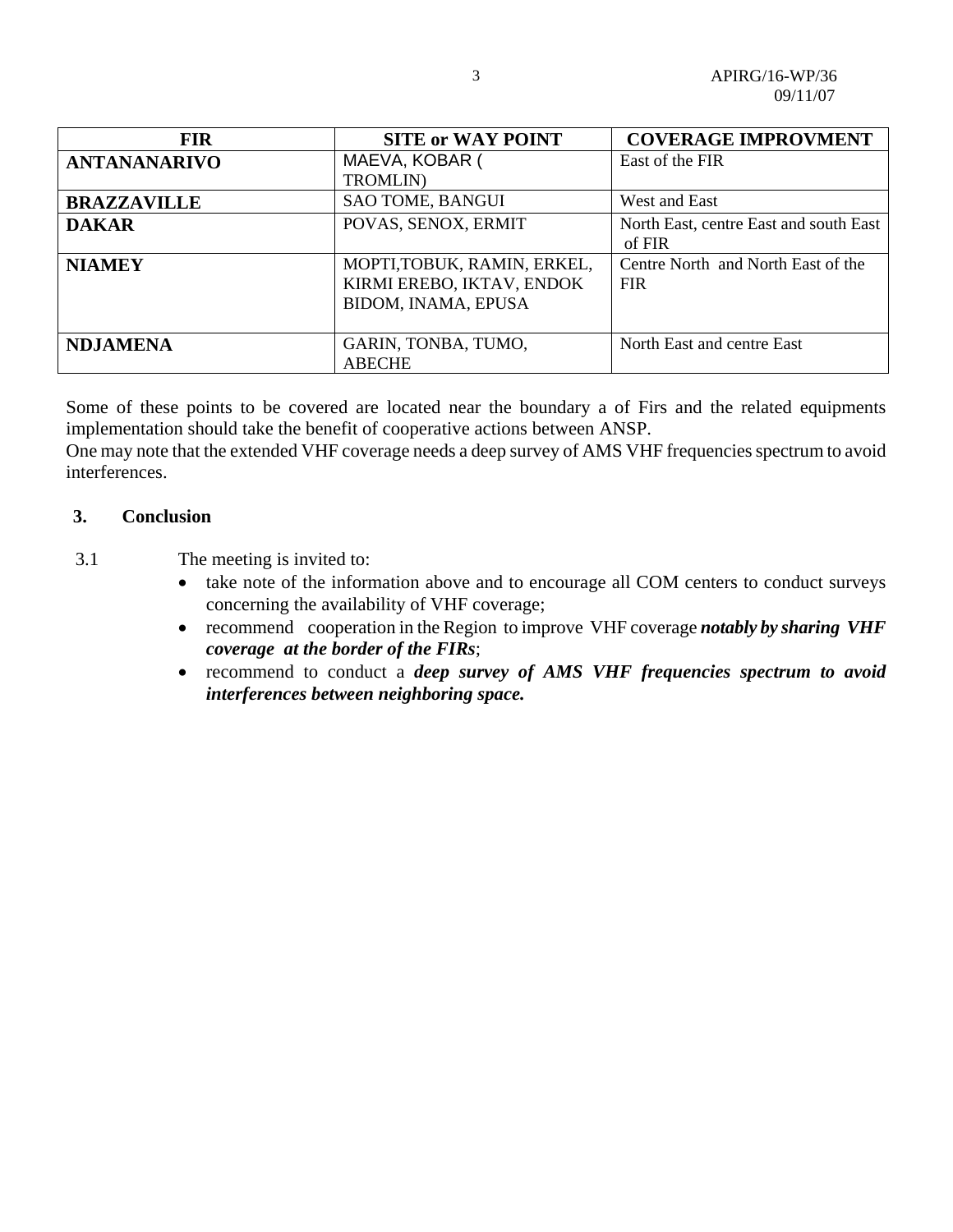



#### **VHF COVERAGE SURVEY**

#### **Centre o f: Date :**

|      | Identification   | Record1        |                 |       |          |      |                   |               |  |                                   |                 |       |          |      | Record 2          |                                   |  |                | Record 3        |       |          |      |                   |     |  |  |                                   |
|------|------------------|----------------|-----------------|-------|----------|------|-------------------|---------------|--|-----------------------------------|-----------------|-------|----------|------|-------------------|-----------------------------------|--|----------------|-----------------|-------|----------|------|-------------------|-----|--|--|-----------------------------------|
|      |                  |                |                 |       |          |      | Reception Quality |               |  | Freq.<br>(MHZ)                    | Flight<br>Level | Route | Position | Time | Reception Quality |                                   |  | Freq.<br>(MHZ) | Flight<br>Level | Route | Position | Time | Reception Quality |     |  |  |                                   |
| Type | Flight<br>Number |                | Flight<br>Level | Route | Position | Time |                   | Air<br>Ground |  |                                   |                 |       |          |      | Ground<br>Air     |                                   |  |                |                 |       |          |      | Ground            | Air |  |  |                                   |
|      |                  | Freq.<br>(MHZ) |                 |       |          |      |                   |               |  | Clarity Strength Clarity Strength |                 |       |          |      |                   | Clarity Strength Clarity Strength |  |                |                 |       |          |      |                   |     |  |  | Clarity Strength Clarity Strength |
|      |                  |                |                 |       |          |      |                   |               |  |                                   |                 |       |          |      |                   |                                   |  |                |                 |       |          |      |                   |     |  |  |                                   |
|      |                  |                |                 |       |          |      |                   |               |  |                                   |                 |       |          |      |                   |                                   |  |                |                 |       |          |      |                   |     |  |  |                                   |
|      |                  |                |                 |       |          |      |                   |               |  |                                   |                 |       |          |      |                   |                                   |  |                |                 |       |          |      |                   |     |  |  |                                   |
|      |                  |                |                 |       |          |      |                   |               |  |                                   |                 |       |          |      |                   |                                   |  |                |                 |       |          |      |                   |     |  |  |                                   |
|      |                  |                |                 |       |          |      |                   |               |  |                                   |                 |       |          |      |                   |                                   |  |                |                 |       |          |      |                   |     |  |  |                                   |
|      |                  |                |                 |       |          |      |                   |               |  |                                   |                 |       |          |      |                   |                                   |  |                |                 |       |          |      |                   |     |  |  |                                   |
|      |                  |                |                 |       |          |      |                   |               |  |                                   |                 |       |          |      |                   |                                   |  |                |                 |       |          |      |                   |     |  |  |                                   |
|      |                  |                |                 |       |          |      |                   |               |  |                                   |                 |       |          |      |                   |                                   |  |                |                 |       |          |      |                   |     |  |  |                                   |
|      |                  |                |                 |       |          |      |                   |               |  |                                   |                 |       |          |      |                   |                                   |  |                |                 |       |          |      |                   |     |  |  |                                   |
|      |                  |                |                 |       |          |      |                   |               |  |                                   |                 |       |          |      |                   |                                   |  |                |                 |       |          |      |                   |     |  |  |                                   |
|      |                  |                |                 |       |          |      |                   |               |  |                                   |                 |       |          |      |                   |                                   |  |                |                 |       |          |      |                   |     |  |  |                                   |
|      |                  |                |                 |       |          |      |                   |               |  |                                   |                 |       |          |      |                   |                                   |  |                |                 |       |          |      |                   |     |  |  |                                   |
|      |                  |                |                 |       |          |      |                   |               |  |                                   |                 |       |          |      |                   |                                   |  |                |                 |       |          |      |                   |     |  |  |                                   |
|      |                  |                |                 |       |          |      |                   |               |  |                                   |                 |       |          |      |                   |                                   |  |                |                 |       |          |      |                   |     |  |  |                                   |
|      |                  |                |                 |       |          |      |                   |               |  |                                   |                 |       |          |      |                   |                                   |  |                |                 |       |          |      |                   |     |  |  |                                   |
|      |                  |                |                 |       |          |      |                   |               |  |                                   |                 |       |          |      |                   |                                   |  |                |                 |       |          |      |                   |     |  |  |                                   |
|      |                  |                |                 |       |          |      |                   |               |  |                                   |                 |       |          |      |                   |                                   |  |                |                 |       |          |      |                   |     |  |  |                                   |
|      |                  |                |                 |       |          |      |                   |               |  |                                   |                 |       |          |      |                   |                                   |  |                |                 |       |          |      |                   |     |  |  |                                   |
|      |                  |                |                 |       |          |      |                   |               |  |                                   |                 |       |          |      |                   |                                   |  |                |                 |       |          |      |                   |     |  |  |                                   |
|      |                  |                |                 |       |          |      |                   |               |  |                                   |                 |       |          |      |                   |                                   |  |                |                 |       |          |      |                   |     |  |  |                                   |
|      |                  |                |                 |       |          |      |                   |               |  |                                   |                 |       |          |      |                   |                                   |  |                |                 |       |          |      |                   |     |  |  |                                   |
|      |                  |                |                 |       |          |      |                   |               |  |                                   |                 |       |          |      |                   |                                   |  |                |                 |       |          |      |                   |     |  |  |                                   |
|      |                  |                |                 |       |          |      |                   |               |  |                                   |                 |       |          |      |                   |                                   |  |                |                 |       |          |      |                   |     |  |  |                                   |
|      |                  |                |                 |       |          |      |                   |               |  |                                   |                 |       |          |      |                   |                                   |  |                |                 |       |          |      |                   |     |  |  |                                   |
|      |                  |                |                 |       |          |      |                   |               |  |                                   |                 |       |          |      |                   |                                   |  |                |                 |       |          |      |                   |     |  |  |                                   |
|      |                  |                |                 |       |          |      |                   |               |  |                                   |                 |       |          |      |                   |                                   |  |                |                 |       |          |      |                   |     |  |  |                                   |
|      |                  |                |                 |       |          |      |                   |               |  |                                   |                 |       |          |      |                   |                                   |  |                |                 |       |          |      |                   |     |  |  |                                   |
|      |                  |                |                 |       |          |      |                   |               |  |                                   |                 |       |          |      |                   |                                   |  |                |                 |       |          |      |                   |     |  |  |                                   |
|      |                  |                |                 |       |          |      |                   |               |  |                                   |                 |       |          |      |                   |                                   |  |                |                 |       |          |      |                   |     |  |  |                                   |
|      |                  |                |                 |       |          |      |                   |               |  |                                   |                 |       |          |      |                   |                                   |  |                |                 |       |          |      |                   |     |  |  |                                   |

**Reception Clarity** *0 : Nil 1 : inaudible 2 : Chopped 3 : Medium 4 : Good 5 : Excellent* **Reception Strength** *0 : Nil 1 : Bad 2 : Poor 3 : Medium 4 : Good 5 : high*